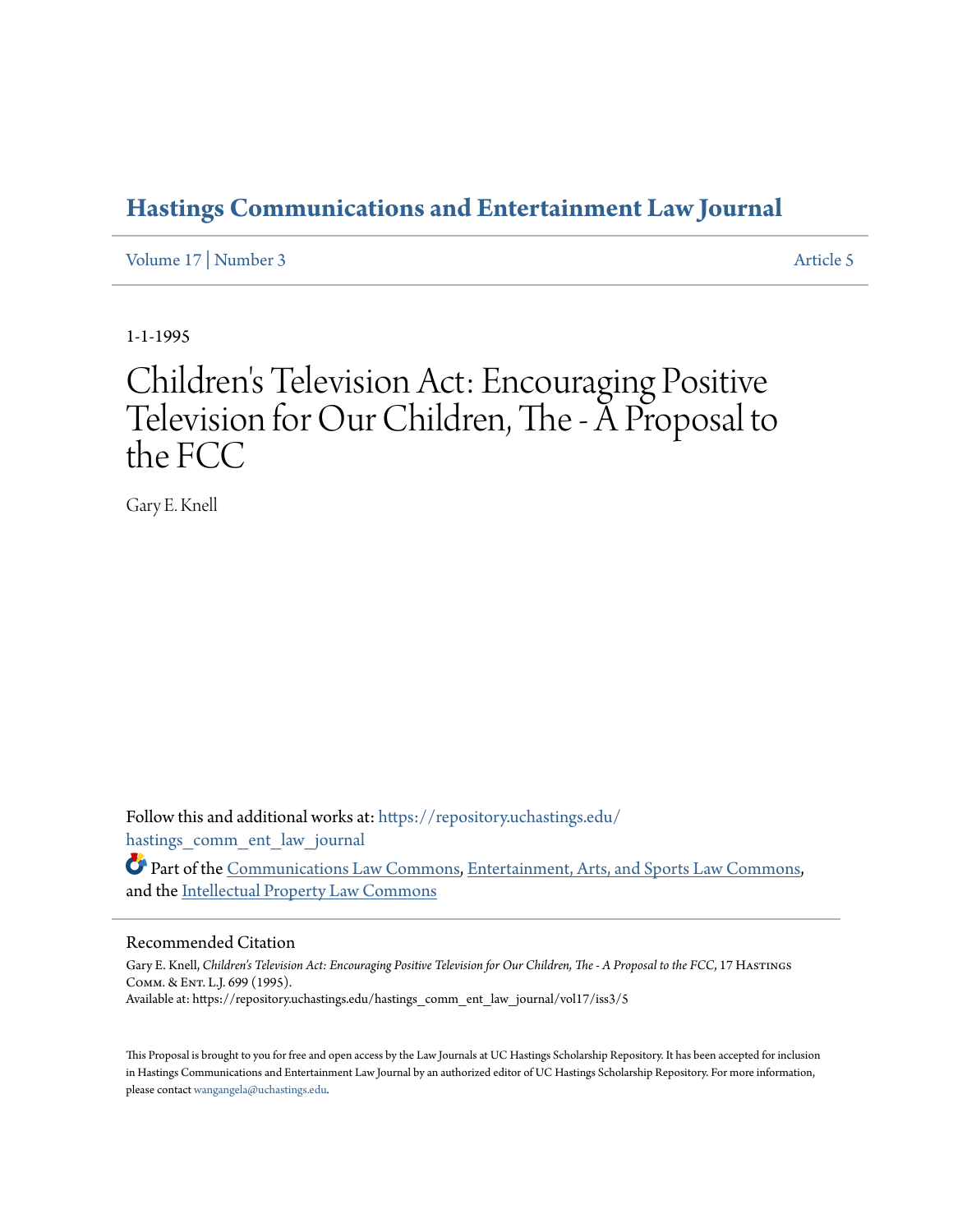# **The Children's Television Act: Encouraging Positive Television for Our Children**

# **A Proposal to the FCC**

**by GARY E. KNELL\***

# **Table of Contents**

| I. The Children's Television Act                   | 700 |
|----------------------------------------------------|-----|
|                                                    | 702 |
| A. A Program Must Be Created with Explicit Written |     |
|                                                    | 702 |
| B. The Producer Must Call on Independent Expert    |     |
| Advisors to Help Design the Program to Ensure the  |     |
| Program Achieves Its Educational Goals             | 703 |
| C. The Producer Must Test the Program with Its     |     |
| Intended Audience to Judge Appeal and              |     |
| Educational Value with Children                    | 703 |
|                                                    | 703 |
|                                                    | 704 |
|                                                    |     |

\* Gary E. Knell is Senior Vice President for Corporate Affairs at the Children's Television Workshop (CTW). He formerly served as Vice President and Director of Legal Affairs at CTW, Senior Vice President and General Counsel at New York public television station WNET, and Counsel to the U.S. Senate Judiciary Committee.

**699,**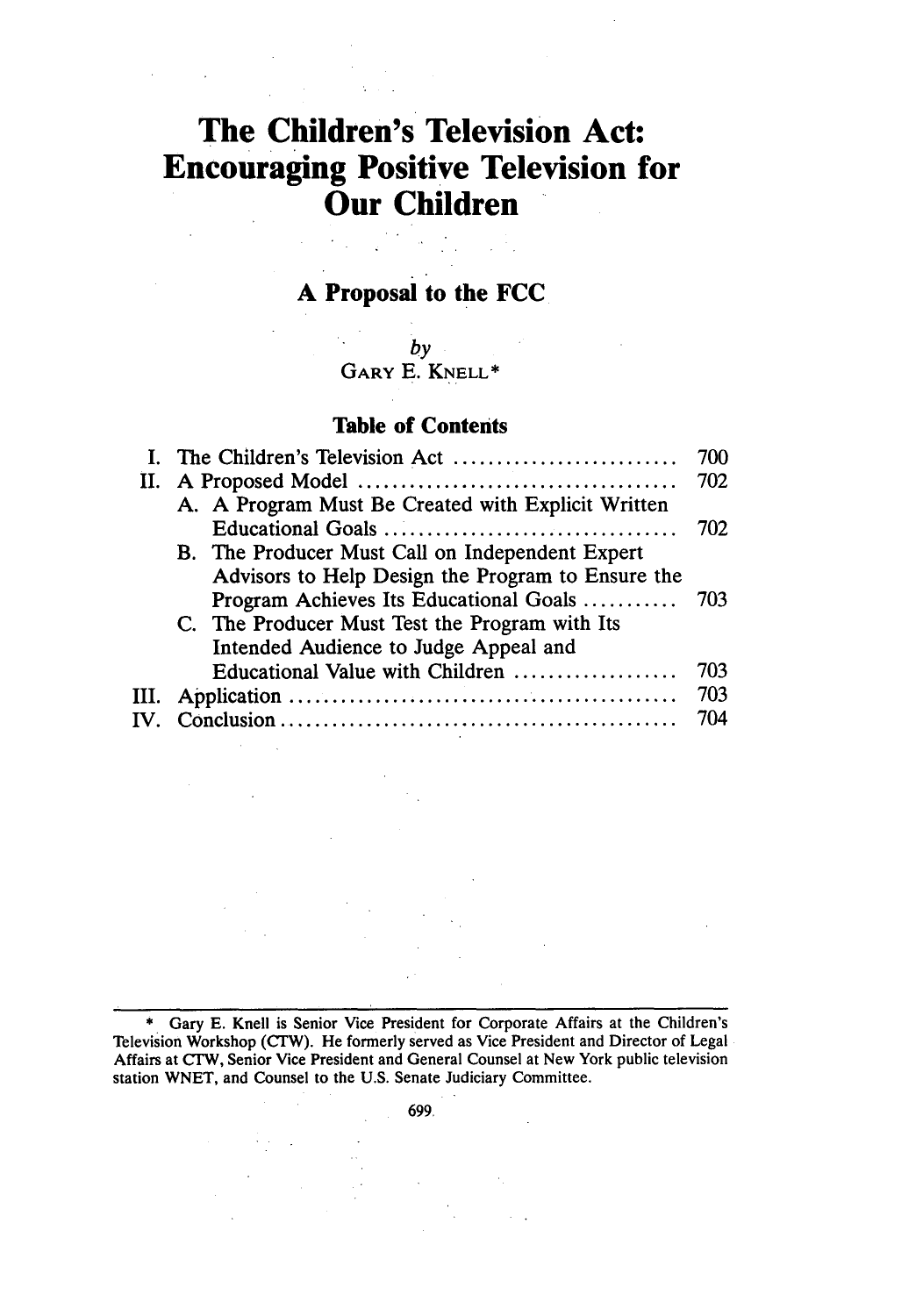#### **Introduction**

Much of the current policy discussion regarding television programming is concentrated on the debate over shows considered violent and the tension between two legitimate issues: fidelity to the First Amendment and the need to adequately protect our children from inappropriate broadcast material. As interested citizens, we need constructive criticism of television violence. More importantly, we must emphasize and encourage positive uses of the broadcast medium.

In particular, television's potential to help educate and inform children remains largely unrealized. It is crucial that we avail ourselves of this untapped potential today, when children and their educational deficiencies are high on our national agenda.

In the last fifteen years, boosted in large part by the growth of cable, there has been an explosion of programming directed at children. Beginning in 1980, the number of children's shows doubled every five years, and from 1990 to 1995 it tripled.' Meanwhile, researchers raised concerns about the high incidence of violence on television, particularly on cable and especially in children's programming.' While experts continue to argue over the validity of these findings and the exact extent and nature of the effect of media violence on children, legislators have responded to parents' and teachers' continuing protests.<sup>3</sup>

# **I**

## **The Children's Television Act**

In 1990 Congress overwhelmingly passed the Children's Television Act (the Act), $4$  which had won strong bipartisan support. In addition to enacting other stipulations designed to encourage more constructive programming for children, the Act required broadcasters to help contribute to meeting children's educational needs in order to continue to be licensed. To implement Congress' directive, the Federal Communications Commission (FCC) directed broadcasters to provide some educational and informational programming, defined as "any television programming which furthers the positive development

<sup>1.</sup> Study by Dr. Fiona Chew, Syracuse University, for Children's Television Workshop (1990) (updated by Ann Marie Cunningham, 1995) (on file with author).

<sup>2.</sup> John Carmody, *The TV Column,* WASH. **POST,** Feb. 2, 1995, at C4.

<sup>3.</sup> Kim McAvoy, *Simon Presses for Revived Programming* Code, **BROADCASTING** & **CABLE,** Dec. 17, 1990, at 79.

<sup>4.</sup> Pub. L. No. 101-437, 104 Stat. 996 (codified at 47 U.S.C. § 303 (1988 & Supp. IV 1992)).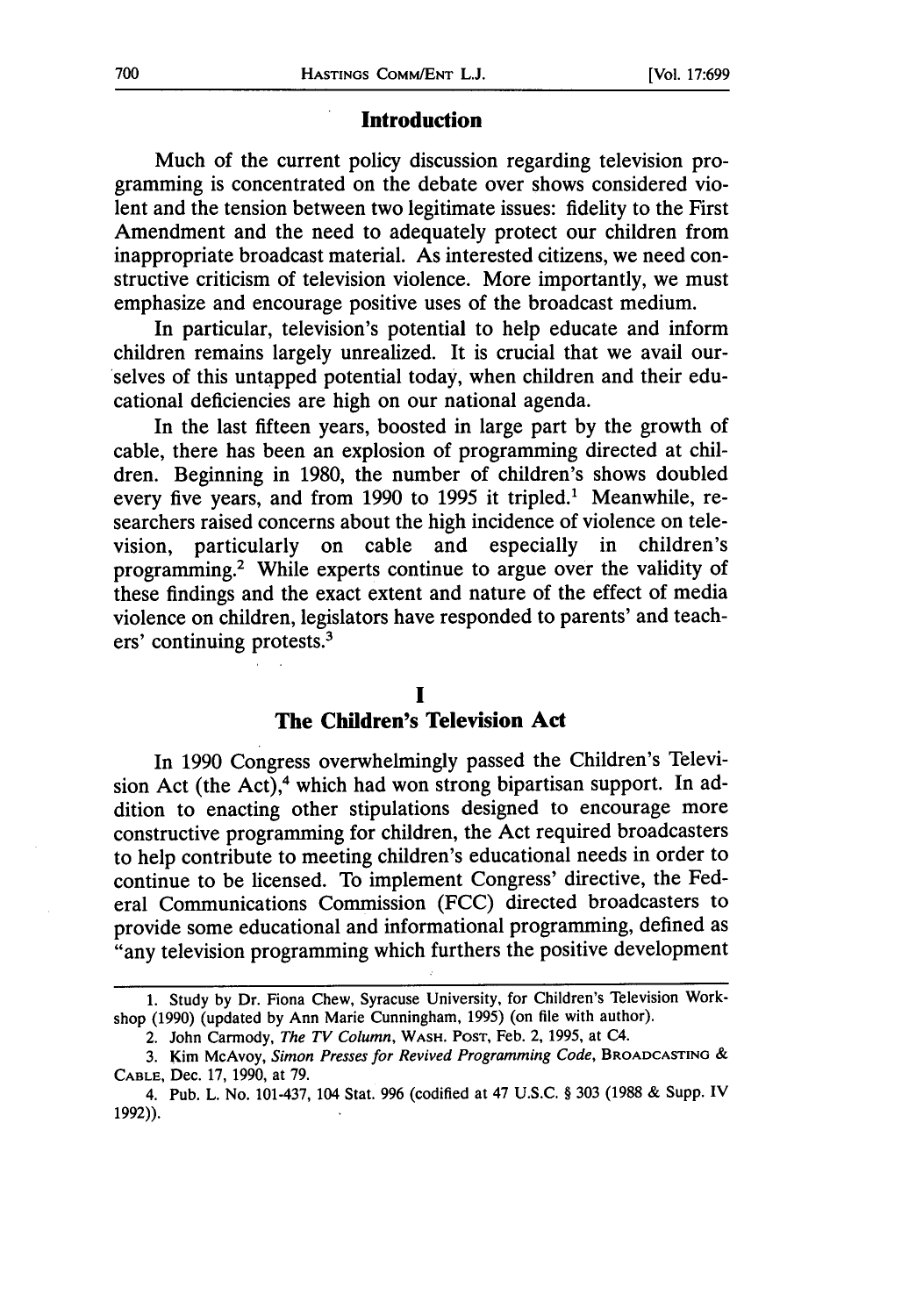of children 16 years of age and under in any respect, including the child's intellectual/cognitive or social/emotional needs."5

Some broadcasters have risen to the challenge with new shows such as *Real News for Kids, Cro, Bill Nye the Science Guy,* and *Beakman's World.* Unfortunately, there has been no dramatic increase in educational programming for children on the broadcast networks, and the Act's educational programming requirement does not even apply to cable system operators.<sup>6</sup> Although this requirement was central to the Act, there is little evidence that commercial broadcasters have complied with either the spirit or the letter of the new law. Too many children's shows have remained, in the words of Congressman **Ed** Markey, "the video equivalent of a Twinkie."7

In September 1992 *The New York Times* reported-and trade journals have continued to document since-that local stations have gone to great lengths to justify to the FCC their decisions to continue broadcasting cartoons.8 One station claimed that *The Jetsons* taught children about life in the twenty-first century; another stated that *The Flintstones* provided a lesson on prehistory.9

Consequently, the FCC recognized that implementation of the Act had to include issuing more precise guidelines for appropriate programming. 10 For the last two years the FCC has been struggling to eliminate the confusion over what constitutes "educational and informational" programming and to strengthen standards for such programs. As evidence of this struggle, the FCC at first suggested that these programs be *primarily* educational and only *secondarily* entertainment.<sup>11</sup> This dichotomy, many producers—including Disney, Children's Television Workshop (CTW), and others---pointed out, is false, and the FCC is now soliciting comments on several options,

*9. Jetsons, GI Joe Teaching the Kids? FCC Wrestling with Its Rules on Educational TV,* S.F. EXAMINER, Mar. 4, 1993, at **Al.**

10. Edmund L. Andrews, *'Flintstones' and Programs Like It Aren't Educational, FC.C. Says,* N.Y. TIMES, Mar. 4, 1993, at **Al.**

11. *In re* Policies and Rules Concerning Children's Television Programming; Revision of Programming Policies for Television Broadcast Stations, *Notice of Inquiry,* 8 FCC Rcd. 1841, para. 8 (1993).

<sup>5. 47</sup> C.F.R. § 73.671(a) & note (1993).

<sup>6.</sup> Kathleen Shea, *Politics May Force Kid Shows to Smarten Up,* **ORANGE COUNTY** REG., Apr. 23, 1993, at 50.

*<sup>7.</sup> Hearing Before the Subcomm. on Telecommunications and Finance of the Senate Comm. on Energy and Commerce,* 103d Cong., 1st Sess. 1 (1993).

<sup>8.</sup> Edmund L. Andrews, *Broadcasters, to Satisfy Law, Define Cartoons as Education,* N.Y. TIMES, Sept. 30,1992, at **Al;** Joe Flint, *Congress' Message to Broadcasters: Get Your Children's Act Together,* **BROADCASTING** & **CABLE,** Mar. 15, 1993, at 49-51.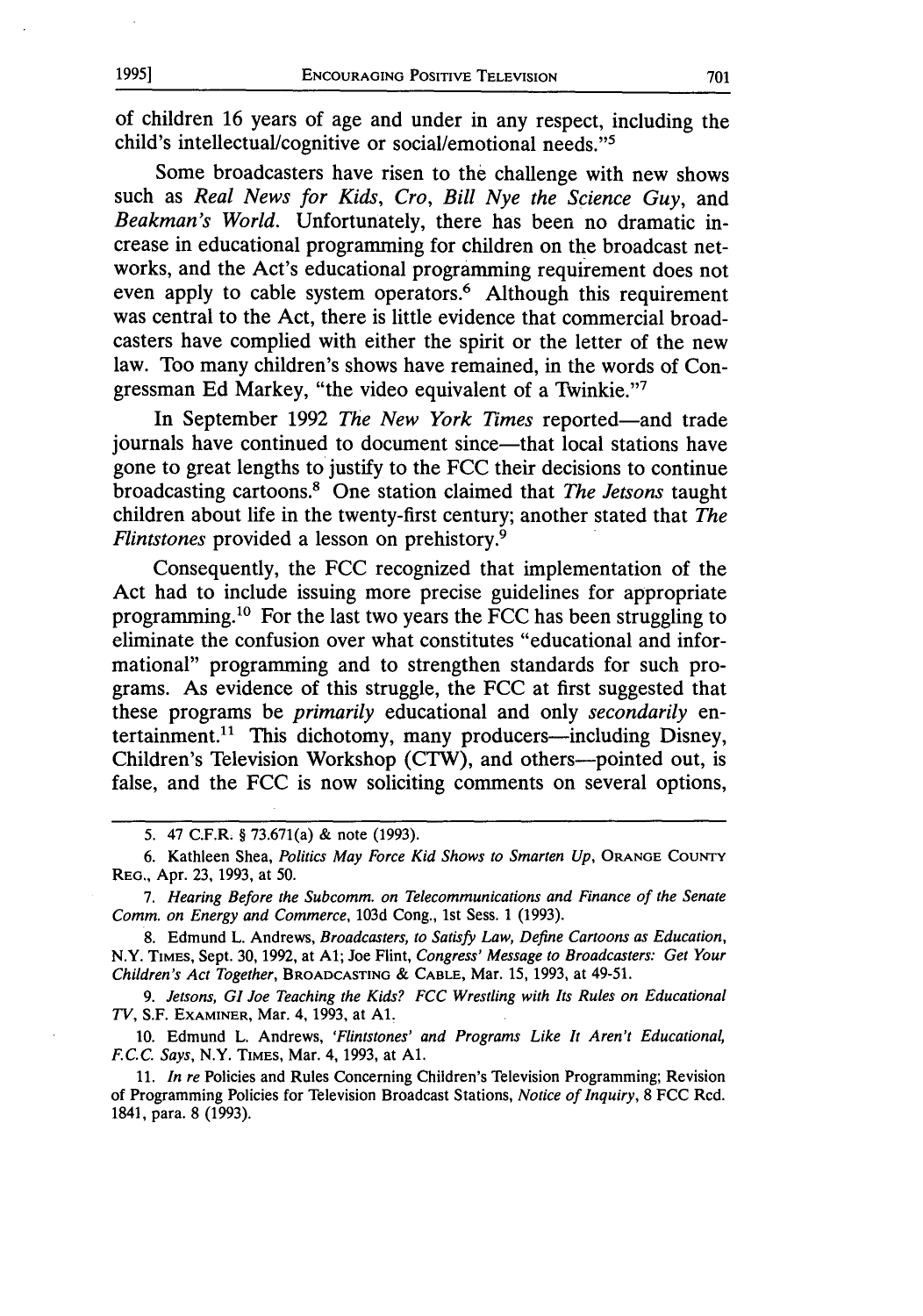from keeping a voluntary status quo standard to issuing quantitative suggestions for the number of hours of qualifying programming.<sup>12</sup>

# **II A Proposed Model**

The goal of the CTW-now for over twenty-five years-has been to use the media to help educate children. CTW's first belief in achieving this mission is that programming must "reach" before it can "teach." It has to attract and engage a young audience before it can impart any educational content. From CTW's inception, it has adhered to the principle that unless an educational program succeeds as entertainment, a child will "surf" on to the next channel to find something more interesting.

CTW follows a specific design that has invigorated the process of producing and evaluating children's educational programming and has resulted in shows that are both popular and educationally effective. Consequently, CTW has recommended that the FCC adopt a similar design as the standard for defining what might constitute children's educational programming.

To qualify as educational programming, CTW has advocated that such programming must be constructed according to the following model, which involves three steps:

#### **A. A Program Must Be Created with Explicit Written Educational Goals**

From the onset of a program's development, producers need to establish clear educational objectives. These may include either cognitive, affective, or socially relevant goals appropriate to the young audience's age and stage of development. For example, *Sesame Street,* CTW's flagship series for preschoolers, began with only a small number of educational goals: to prepare children to start school by helping them learn letters, numbers, and social skills such as the value of cooperation. Today, more than twenty-five years later, *Sesame Street's* curriculum has expanded considerably and includes pre-literacy, pre-science, and some basic Spanish. Regularly, at the onset of each production cycle, the new season's goals are formulated in writing.

<sup>12.</sup> *In re* Policies and Rules Concerning Children's Television Programming, Revision of Programming Policies for Television Broadcast Stations, *Notice of Proposed Rule Making* in MM Docket No. 93-48, FCC 95-143 (Apr. 7, 1995).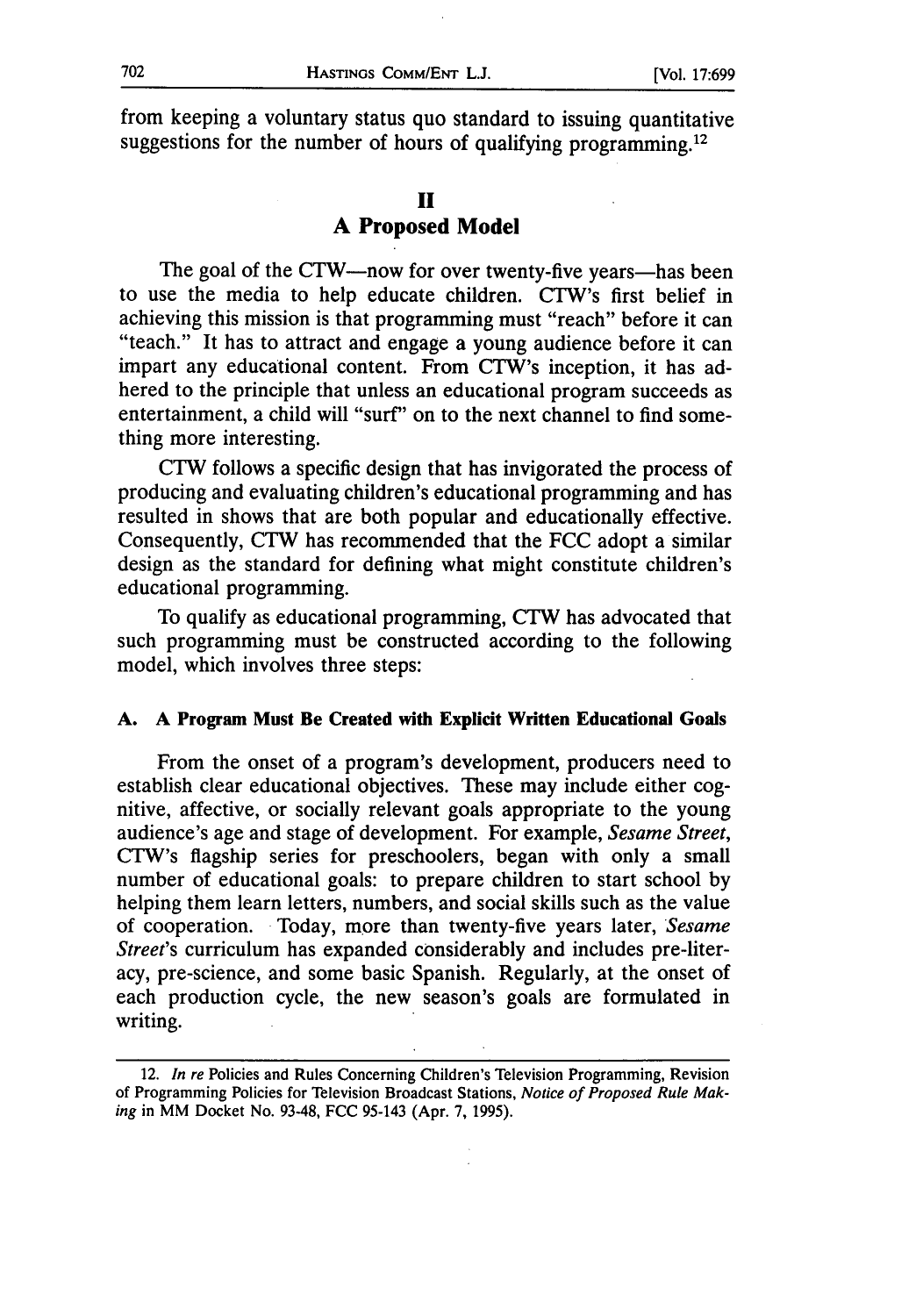# **B. The Producer Must Call on Independent Expert Advisors to Help Design the Program to Ensure the Program Achieves Its Educational Goals**

These advisors may be experts in specific content (such as science, mathematics, or literacy) in teaching methods, or in child development. From CTW's inception, it has often employed interdisciplinary teams to help design new programming. These teams have included content specialists, educational researchers, and television producers. Where this approach might pose too high a hurdle, a local station producing an educational program might call on its community college professors or teachers who specialize in the program's content area.

## **C.** The **Producer** Must Test the Program with Its Intended Audience to **Judge Appeal and Educational Value with Children**

This might be done by means of focus groups or more scientific sampling conducted by research staff. For example, Cro, a series that CTW produced for the ABC network's Saturday morning children's schedule, combines basic applied science concepts with an animated comedy-adventure format. While animation is a format that has great appeal to most children, CTW also needed to be sure that children were learning from the program. Researchers conducted testing by means of focus groups of more than 2600 children aged six through twelve. This testing showed that children were absorbing basic science concepts, and importantly, that the program appealed equally to both boys and girls. $13$ 

#### **III**

# **Application**

It should be pointed out that, as Cro demonstrates, this system is completely applicable to commercial and noncommercial television alike. In fact, other children's producers make similar efforts when they desire their programs to be considered "educational and informational." Most producers, as well as local broadcasters who produce children's programming, already use educational advisors in planning their offerings. Written objectives also are a staple of local children's programs.

Does CTW's design mean more staff, more time, and therefore somewhat more expensive production? Not necessarily. Massive for-

<sup>13.</sup> Memorandum from Susan Mendelsohn to Children's Television Workshop (Oct. 1993) (discussing Cro formative research and whole show research) (on file with author).